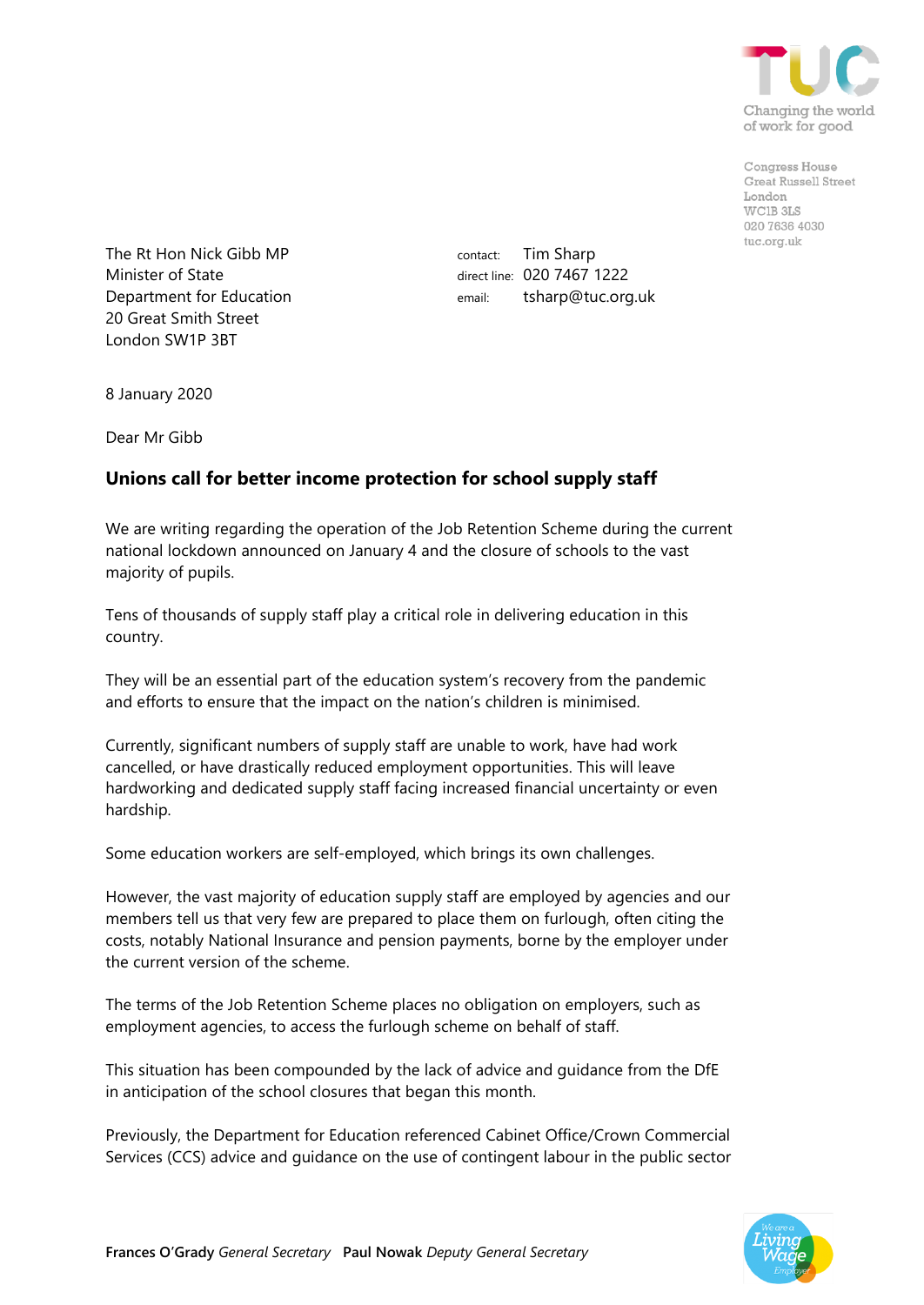to assist schools when making decisions in respect of supply staff. Disappointingly, this came to an end in autumn 2020.

In addition, previous advice and guidance from the Department for Education stated that supply staff on a live assignment should continue to be paid from the existing budget of the school, and those supply teachers who had their assignments terminated early reinstated on the original terms of their contract.

As a result of this situation, we are deeply concerned about the wellbeing of experienced and dedicated education workers who in many cases have seen their income dry up overnight.

We are also concerned about an exodus of skilled staff from our sector, hindering the important work that will have to be done as schools and other educational institutions reopen.

We urge that:

- the Department for Education send a direction and provide adequate funding to ensure that supply staff on a live assignment continue to be paid from the budget of the school, with those who had their assignments terminated earlier than the original terms reinstated on the original terms
- the Department for Education send a strong signal to employment agencies operating in the education sector that they should place staff on furlough when there is no demand for their services
- ministers assess whether the current employer contributions within the Coronavirus Job Retention Scheme, covering National Insurance and pension contributions, are acting as a disincentive for agencies to furlough workers
- that agencies do the right thing and place education workers on furlough to allow them to weather these particularly difficult times and ensure they are available to work in what will undoubtedly be challenging months ahead.

We look forward to receiving your response.

This letter will be copied to The Rt Hon Rishi Sunak MP, Chancellor of the Exchequer.

Yours sincerely

Frances O Grad

**Frances O'Grady** General Secretary, TUC